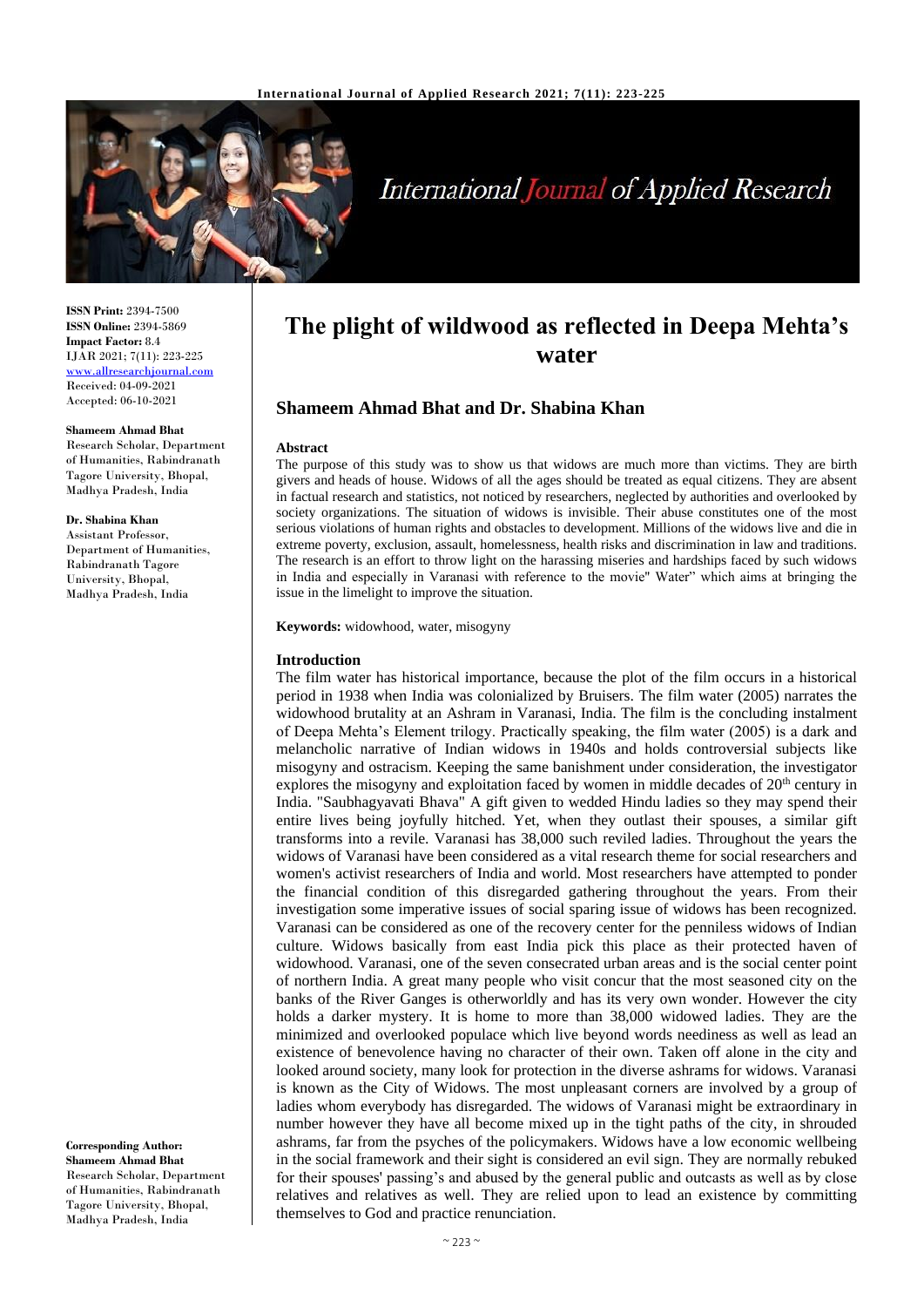The traditions and conventions which are followed for the sake of religion and old lessons are unfeeling and brutal. Notwithstanding passionate hardships like loss of life partner, no conviction that all is good and loss of pay, warmth, care and support, the widows are additionally not permitted to participate in any propitious service. They are additionally not allowed to go to the capacities like marriage, house warming services and considered as an indication of antagonism .Despite India's incredible stride of entering the 21st century with a feeling of ethical quality mixed with innovation, such practices not just cut down the yearnings of moving towards a more created stage and receptive society additionally are a dark spot on the rich social legacy and economic wellbeing of our nation.

### **Rationale of the study**

The film water has historical importance, because the plot of the film occurs in a historical period in 1938 when India was colonialized by Bruisers. The film water (2005) narrates the widowhood brutality at an Ashram in Varanasi, India. The film is the concluding instalment of Deepa Mehta's Element trilogy. Practically speaking, the film water (2005) is a dark and melancholic narrative of Indian widows in 1940s and holds controversial subjects like misogyny and ostracism. Keeping the same banishment under consideration, the investigator explores the misogyny and exploitation faced by women in middle decades of 20<sup>th</sup> century in India. The narrative plot indicates a momentous political backdrop through the presence of Mahatma Gandhi and his philosophy, which becomes important towards the latter part of the narrative. Within the framework of Water, the birth of Gandhian philosophy was considered radical and provided an alternative to British colonialism within India. In the film the ideology of the Gandhi has been shown in criticism even by widows. Madhumati, an arrogant widow within Water's narrative, prefers *"colonial rule*" over *Gandhian philosophy*", as colonialism allows her to exercise her power over the other widows within the widow house. Madhumati draws a comparison between Gandhi's liberal ideas and colonial rule. She comments on how "*disgusting"* Gandhi's concept of a *"casteless society"* is. Madhumati says, *"Before he [Gandhi] came, everything ran like an English clock" (Mehta 2005).* Deepa Mehta's arrangement of three works which are set in India challenges distinctive types of religious narrow mindedness and social backwardness. The sexual bias (Fire), religious sectarianism (Earth), and the persecution of widows (Water). This is the motivation behind why Mehta turned into the objective of different political assaults. The radicals arranged mobs and silver screen burnings following the arrival of Fire in 1996, endeavoured to have Earth restricted in 1998, and in mid-2000 constrained her to desert her generation of Water. In spite of the fact that she was compelled to wipe out Water in 2000, she never surrendered the venture and one year from now was at long last ready to continue the creation in Sri Lanka under an alternate name and with another cast and code of mystery. Lisa Ray supplanted Nandita Das, with Seema Biswas (Bandit Queen) playing Shakuntala, the part beforehand doled out to Shabana Azmi. Water has various piercing scenes with extraordinary exhibitions by SeemaBiswas and Sarala and some incredible cinematography and music by Giles Nuttgen and A.R. Rahmans individually. Its title is figuratively the most appropriate to the film's topic of widowhood wrapped by

Hinduism, which considers water as the heavenly and preeminent blessing to humankind. Scenes of water happen over and over, with rain and the waterway making a setting to the focal sentiment and it's hopeless decision. The impactful scene that highlights the profound sufferings of the widows happens when Chuyia figures out how to get a laddu (broiled sweet) for the Aunt, the old widow. This is one of the numerous sustenance things prohibited to widows. Close relative, who was additionally hitched as a tyke, is overpowered and eats the laddu, reviewing that the main time she tasted it was the point at which she was hitched. Water's most grounded character is Shakunthala, who turns out to be more noteworthy towards the finish of the film. The chief uses her to highlight the social and mental contrasts by going up against people who look for peace in the religious esteems that are in charge of their mistreated state. SeemaBiswas' execution is monstrously impactful as she unobtrusively depicts Shakuntala's endeavors to decrease the hole between her regular graciousness and the conventions that request her to be rigid. Against the overarching religious authoritative opinions, she underpins Kalyani and Narayan's sentiment. Being the main instructed dowager in the ashram, she peruses every one of the messages and letters of Narayan to Kalyani and offers to help the couple to flee, persuaded that she is giving another person a more joyful life that she has been denied of. Water likewise indicates a portion of the basic financial factors behind the corruption of widows. As Narayan in the film clarifies, when widows are isolated from their significant other, family and property, they are: "One less mouth to bolster. Four saris spared. One overnight boarding house corner is spared in the family house. There is no other explanation why you are sent here." And while the treatment of widows is veiled as religion, he presumes that it is at last greed. These few sentences light up the circumstance in an amazingly intense manner. The film adequately amplifies the human cost of these barbarous and dehumanizing customs. It additionally contains components of Bollywood strategy and show, which are inconsistent with the motion picture's testing topic and tend to lift the spirits its emotional impact. The closing scenes including Gandhi give an impression of his mass help and the expectations of millions that he and the Indian National Congress would put a conclusion to British management, the position framework and different types of monetary and social mistreatment. In any case, only the expectation and no strict action taken against the issues additionally ensured that none of the fundamental issues concerning the majority could be fathomed and that the dispossession and isolation of widows and different types of social persecution will be expelled. Furthermore, in this manner all the issues still existed in India. The film finishes up with Shakunthala's harried face and afterward blurs to titles bringing up that in 2001 there were more than 34 million widows in India, living in states of social, financial and social hardship and enthusiastic debasement. Just a couple would watch and need to know why Gandhi's development demonstrated unequipped for closure this and how the expectations of the Indian masses could have been so shockingly dashed. For her mettle Deepa Mehta must be valued and praised. Her never surrender state of mind and refusal to be scared will energize those in India and in any piece of the world battling religious backwardness and other social ills. "Water" is an essential accomplishment in the field of film as well as to